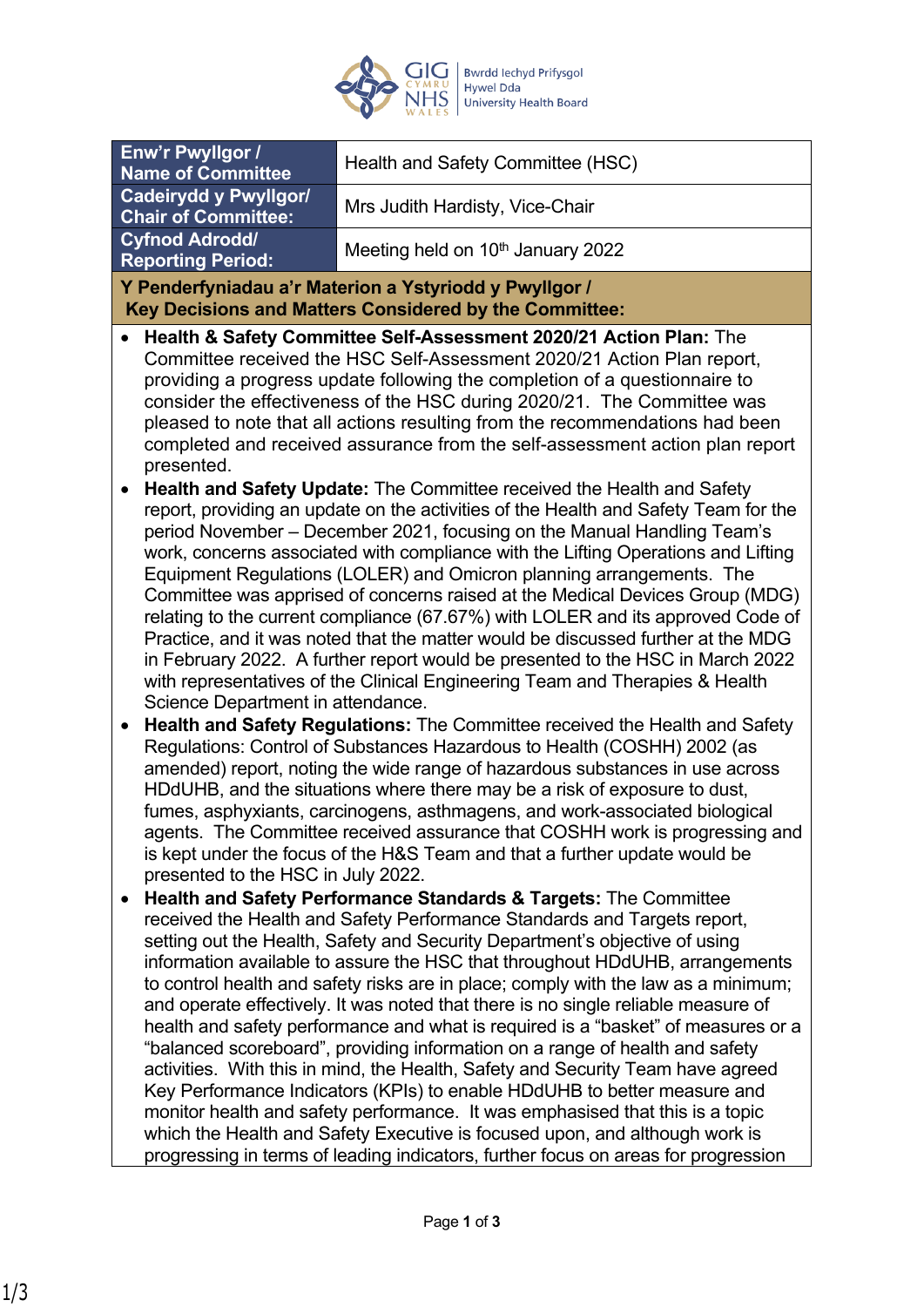is being undertaken. The Committee received assurance from the report that work is progressing in relation to how health and safety is being measured.

- **Fire Safety Update Report:** The Committee received the Fire Safety Report, providing an update regarding progress in managing Fire Enforcement Notices (FEN)/Letters of Fire Safety Matters (LoFSM), Fire Safety Management, and Fire Safety Governance. The Committee noted the update concerning the overboarding works and that as a result of the required significant work, the anticipated completion date is now the end of December 2022. The Committee further noted that the completion of three doorsets at Glangwili General Hospital (GGH) remain outstanding as a result of COVID-19 restrictions and that discussions are being undertaken with MWWFRS in respect of signing off the Enforcement Notices associated with these works. The Committee also noted that Welsh Government approved the sum of circa £16.5m in November 2021 for GGH Phase 1 works, with work commencing during the week of  $17<sup>th</sup>$  January 2022. In terms of Level 3 Fire Safety training, the Committee was assured that whilst compliance remains very low, this will continue to be monitored carefully.
- **Operational Security Model Update:** The Committee received a verbal update with regard to the Operational Security Model, noting that this would be incorporated into the new Security Planning Objective (PO).
- **Deep Dive: Corporate, Directorate and Service Risks Review:** The Committee received a presentation relating to a deep dive of the Corporate, Directorate and Service H&S themed risks, noting that there are currently 572 risks recorded on Datix which are scrutinised by the H&S Team periodically in order to review their scores, and 48 risks where the HSC is identified as the lead Committee. The Committee noted that as part of an exercise to review operational risk registers, all risks are being updated by the Assurance & Risk Team to ensure there is standardisation in terms of risk scores and identification. Assurance was provided that all H&S risks, at all levels, are being managed and actively reviewed.
- **Planning Objectives (PO) Update:** The Committee received the PO report, providing an update on the progress made in the development of the two POs under the Executive leadership of the Director of Public Health that are aligned to the HSC:

*4H – Review and refresh the Health Board's emergency planning and civil contingencies/public protection strategies and present to Board by December 2021. This should include learning from the COVID-19 pandemic.*

*4I – Achieve Gold level for the Defence Employers Recognition scheme by March 2022.*

The Committee was pleased to note that PO 4I has been achieved and is therefore closed. Congratulations was expressed to HDdUHB for gaining the Defence Employer Scheme Gold Award in recognition of the support provided to the Armed Forces Community. In regard to PO 4H, the Committee noted that this has been deferred due to the COVID-19 pandemic and the new major trauma network. It is anticipated that the Major Incident Plan would be presented to the HSC in the Summer or Autumn of 2022.

- **Policies for Approval:** The Committee approved the following:
	- Procedure 767 New and Expectant Mothers/Birthing Parents Procedure (Version 2).
	- Update Policy & Procedure 703 Control of Substances Hazardous to Health (COSHH) Policy & Procedure (Version 2).